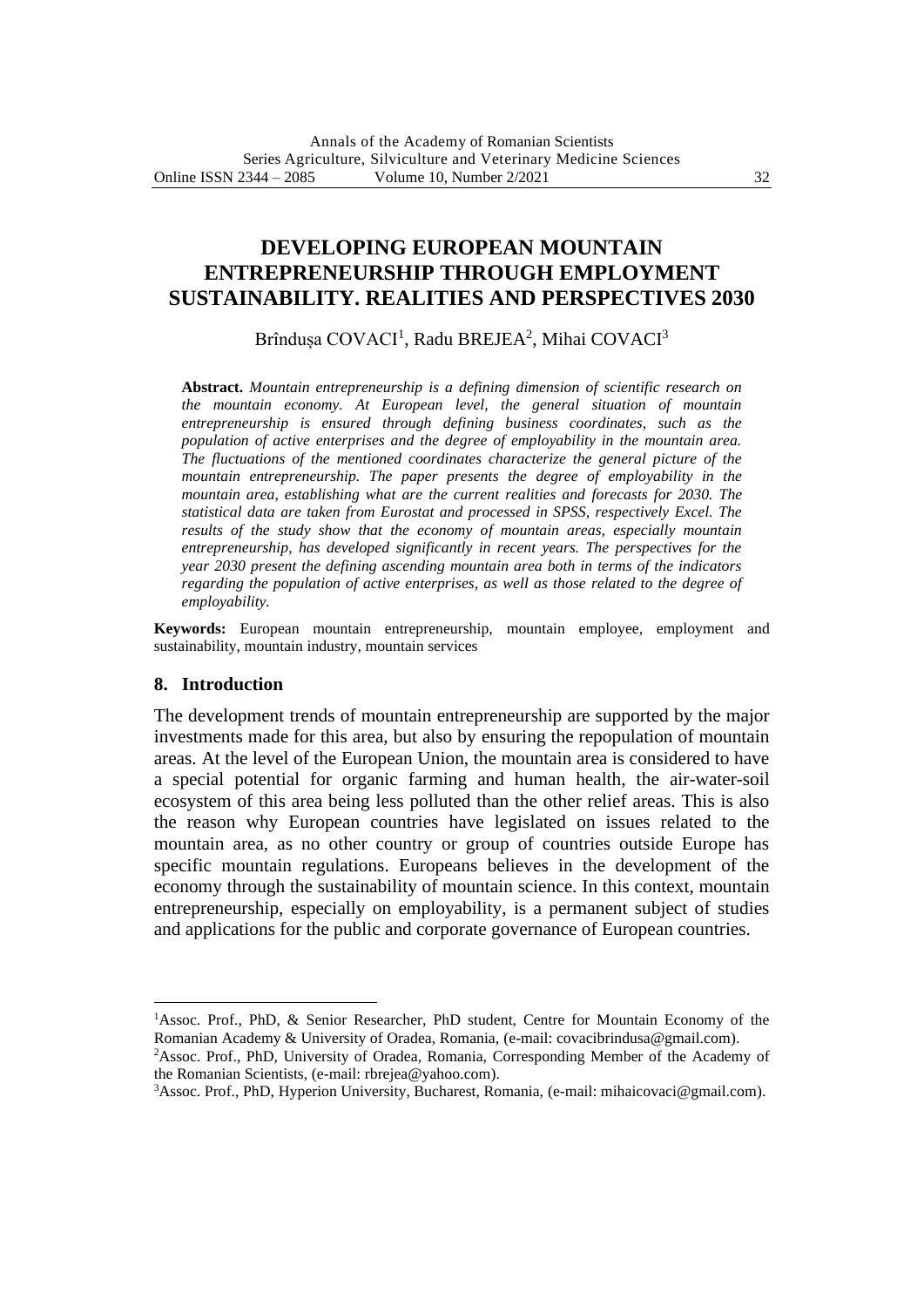The mountainous area implicitly presents a socio-economic, cultural, natural and technological handicap. Mountain dwellers often assume this fact, being economically poorer than the inhabitants of other geographical areas.

### *Literature review*

The mountainous areas of the world, especially in Europe, are rich in resources and represent cultural and spiritual icons, being mental magnets for tourism. The mountainous area of the world has sources with huge potential for energy, food, mineral deposits, especially due to the less polluted ecosystem. The imperative question is if the mountains are so rich in resources, then why are people poorer economically? Some researchers believe that there is a direct relationship between mountain entrepreneurship and the poverty of a mountain area. This translates into the fragility of the mountain environment; population vulnerable to external influences due to socio-economic marginalization; solving problems related to industrial exploitation, especially mining; legal inconsistency and incorrect application of existing legislation [5].

One of the best sectors in terms of European employability is tourism. Mountain entrepreneurs, implicitly the inhabitants of this area, are urged to orient themselves towards this field of activity.

Currently, tourism is developing through the prism of a better selection of products and services. Tourism presents special opportunities in mountain resorts. The mountain environment presents ideal conditions for outdoor recreation, and especially for tourism, if the population, public governance and private government converge actions towards a common ideal, namely the protection of mountains. Most mountain tourists, coming from polluted and crowded urban environments, want to access traditional destinations with a strong natural character. In contrast to the environment in which they cohabit daily, tourists from mountain areas want to spend their holidays in a calm and pleasant atmosphere. This is the reason why mountain tourists often prefer ecological and traditional recreation and accommodation spaces. Some mountaineers prefer to provide additional costs to certain services, provided that they adequately satisfy their tourist desires. This leads to significant price increases, reconfusing the demandsupply ratio and the price system in mountain areas for the peak period of mountain tourism. Subsequently, the economic system is recovering. These rapid fluctuations unbalance the mountain economy of areas with strong tourist and entrepreneurial potential [2].

The main resource for the development of mountain rural tourism consists of beautiful natural landscapes, ecological environment, historical monuments, local culture, traditions, food, etc. The development of rural tourism is based on cultural and historical heritage, exotic natural landscapes, tasting of local dishes made from organic agricultural products, etc. In this context, a special role should be played by coherent tourism development programs for mountain regions,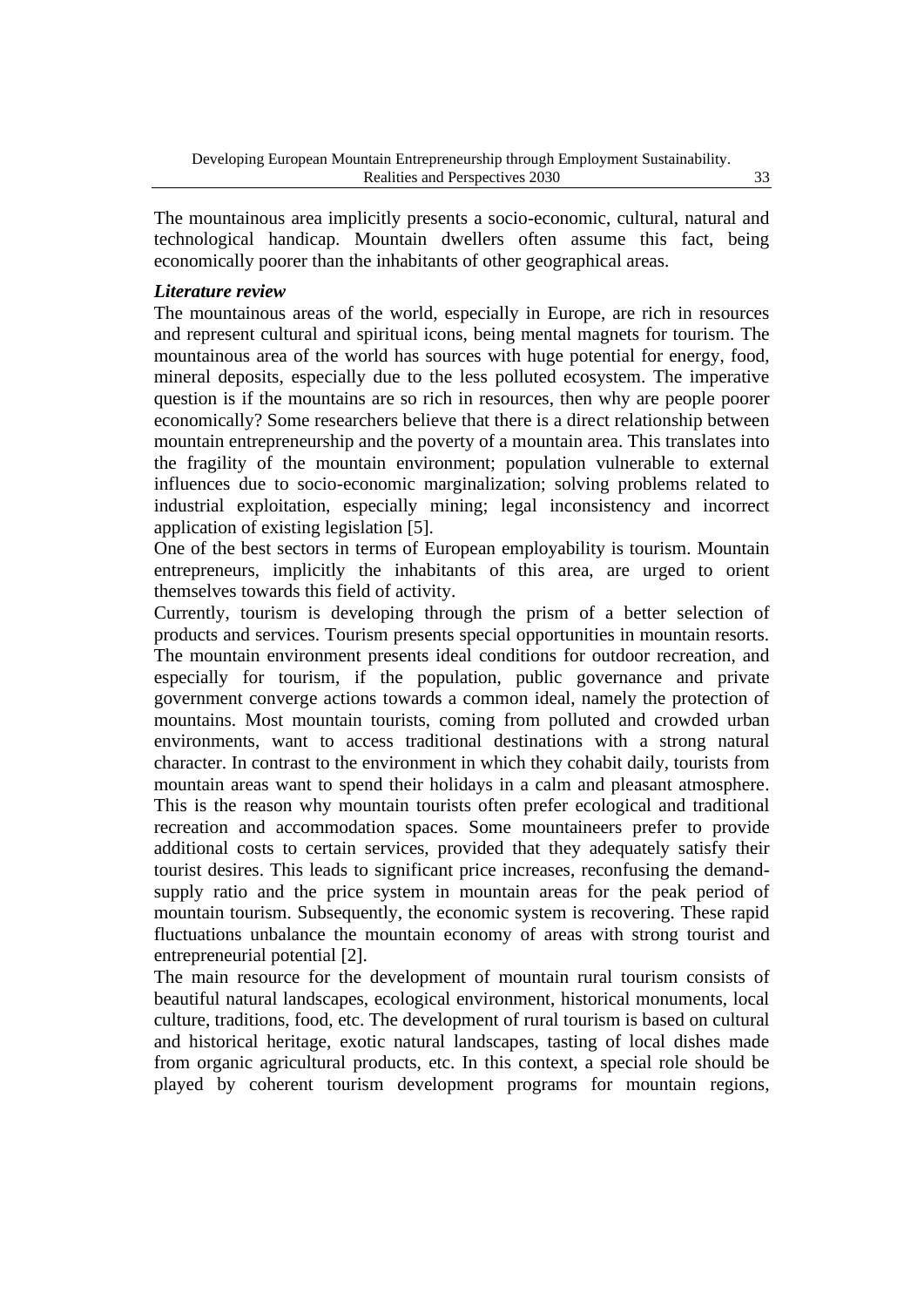applicable locally, regionally, nationally or internationally, with the aim of strengthening the mountain economy of certain localities, regions or countries [7]. Mountain regions vary in terms of natural, cultural, historical and functional resources, some of which are more attractive than others. However, the proper promotion of tourism and the coherence of public governance activities, as well as the involvement of the population and private governance can lead to the progress of the mountain economy of disadvantaged regions. In addition, activities that develop unique proposals for a particular region need to be synchronized with national promotion activities so as to create a strong regional or country brand [1]. The Mediterranean mountain regions of Europe are experiencing a sharp decline due to competition between the tourism sector and the agro-forestry-pastoral system, the latter being at an economic disadvantage. The problem should not be overlooked as pasture-based livestock systems are relevant to the role in the management and conservation of large agricultural lands of high natural value in Europe, implicitly for the whole Community ecosystem. The problem is all the more acute as, under the given conditions, young entrepreneurs either remain in the mountain area and no longer want to get involved in the agro-forestry-pastoral system, or abandon the mountains to carry out activities in rural areas with agrotourism potential. higher or in urban areas. In recent years, there has been a reduction in the primary workforce, caused by a significant increase in entrepreneurial activities belonging to the secondary or tertiary sectors, in particular tourism [4].

At the level of the European mountain area, competition between the primary sector of the economy (agro-forestry-pastoral systems) and the tertiary sector (ie tourism), has contributed to increasing the socio-economic vulnerability of mountain regions, environmental changes with negative impact on the ecosystem, reconfiguration negative impact of the landscape and the social disintegration of certain areas [6].

Another problem of the mountainous area in the poorer European regions is gender segregation and equality. The disadvantage of women is still among the main disadvantages of mountain entrepreneurship. Certain occupations remain for women in the mentioned mountain areas more a desideratum than a reality. Under these conditions, the actors influencing the mountain areas concerned should bring concrete solutions for the promotion of female entrepreneurship [8].

### **9. Materials and methods**

The indicators studied are Employees of enterprises established in year t and Persons employed in enterprises established in year t. According to Eurostat [3], *Employees of enterprises established in year t* covers all persons who carry out a productive activity within the production limit of national accounts. Employees are either internal employers (persons working for a resident institutional unit and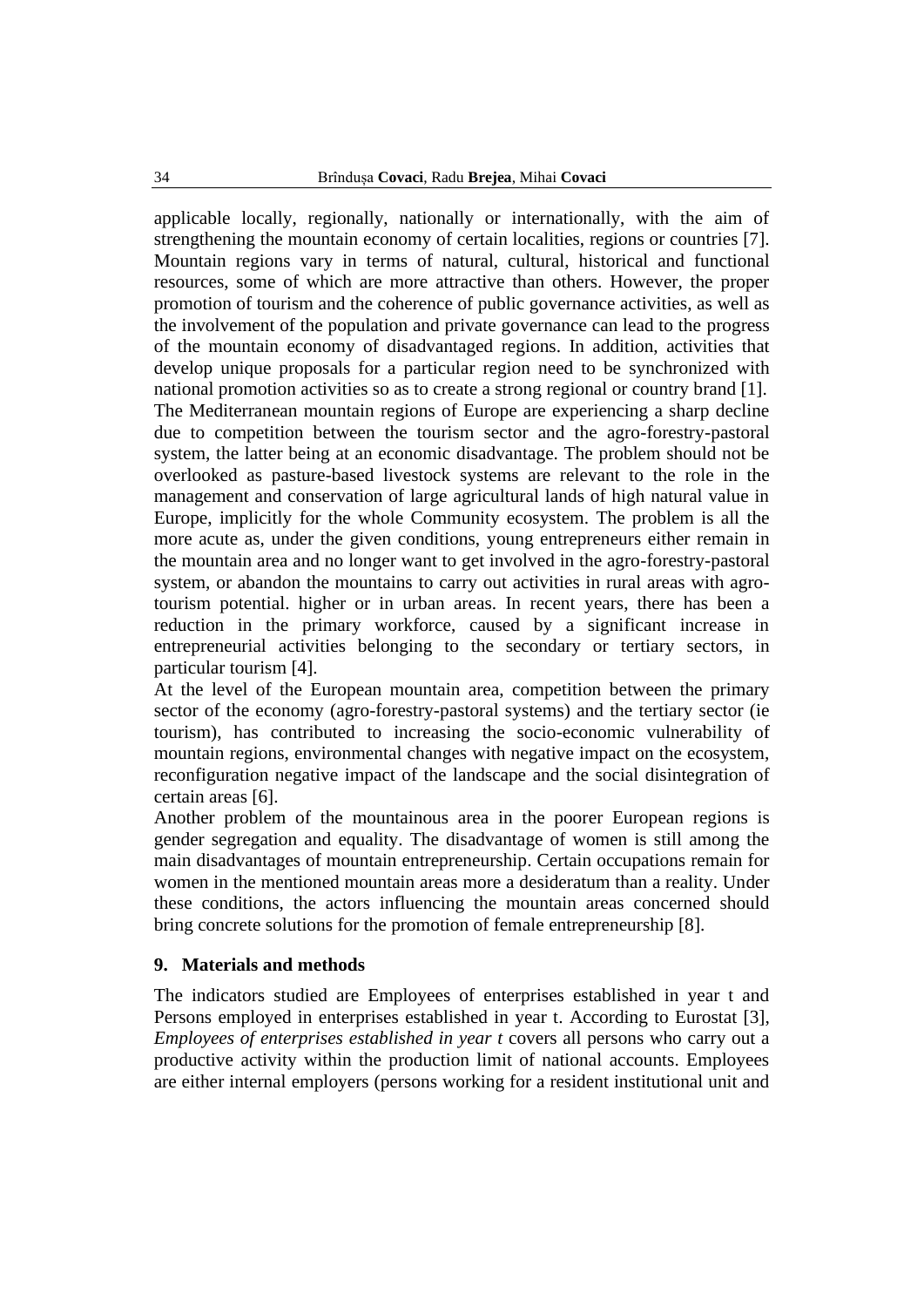receiving remuneration as employees) or self-employed (persons who are the sole owners or co-owners of the enterprises in which they operate, with the exception of those unincorporated enterprises which are classified as quasi-corporations or transnational corporations). The concept of domestic employer implies that the employment of both residents and non-residents aims to align the activity to the demand of resident producers. *Persons employed in enterprises established in year t* is the indicator which defined as the total number of persons working in an economic unit (including owners who are gainfully employed, partners in enterprises who regularly work in the economic unit they own and employees of unpaid family), as well as people who work outside the business unit and are paid by it for various one-off services (for example, sales representatives, delivery staff, repair and maintenance teams). This excludes labor provided to the unit by other enterprises, persons performing repairs and maintenance in the economic unit under consideration, as well as those performing compulsory military service. Studied sectors refers to Industry, construction and services except insurance activities of holding companies (I1); Industry (except construction) (I2); Construction (I3); Wholesale and retail trade, repair of motor vehicles and motorcycles (I4); Transportation and storage (I5); Accommodation and food service activities (I6); Information and communication (I7); Financial and insurance activities, real estate activities except activities of holding companies (I8); Professional, scientific and technical activities, administrative and support service activities (I9); Education, human health and social work activities (I10); Arts, entertainment and recreation, other service activities (I11).

Data simulation, in SPSS and Excel, return models for each European studied countries. The results, validated statistically, return no errors. Parametric analysis under ANOVA has been used for current data and forecasting analysis for forecasts data.

### **10. Results and discussions**

According to Eurostat [3], in  $2014 - 2018$  period, the European mountain entrepreneurship regarding the employment fluctuate considerable. In general, most of the indicators presented above increase, meaning that the unemployment has been reduced in the European mountain area.

*Employees of enterprises established in year t* represent in the European countries people which migrate from other countries or lowland area, respectively I1 increase in Bulgaria with 8.56%, Czechia 2.64%, Spain 12.89%, France 2.35%, Croatia 4.96%, Italy 9.99%, Austria 6.49%, Portugal 14.81%, Romania 8.32%, Slovakia 9.05%; I2 in Bulgaria with 3.20%, Czechia 7.23%, Spain 14.29%, France -1.59%, Croatia -1.53%, Italy 4.93%, Austria 6.91%, Romania 4.11%, Slovakia 12.51%; I3 in Bulgaria increase with 4.90%, Czechia -1.49%, Spain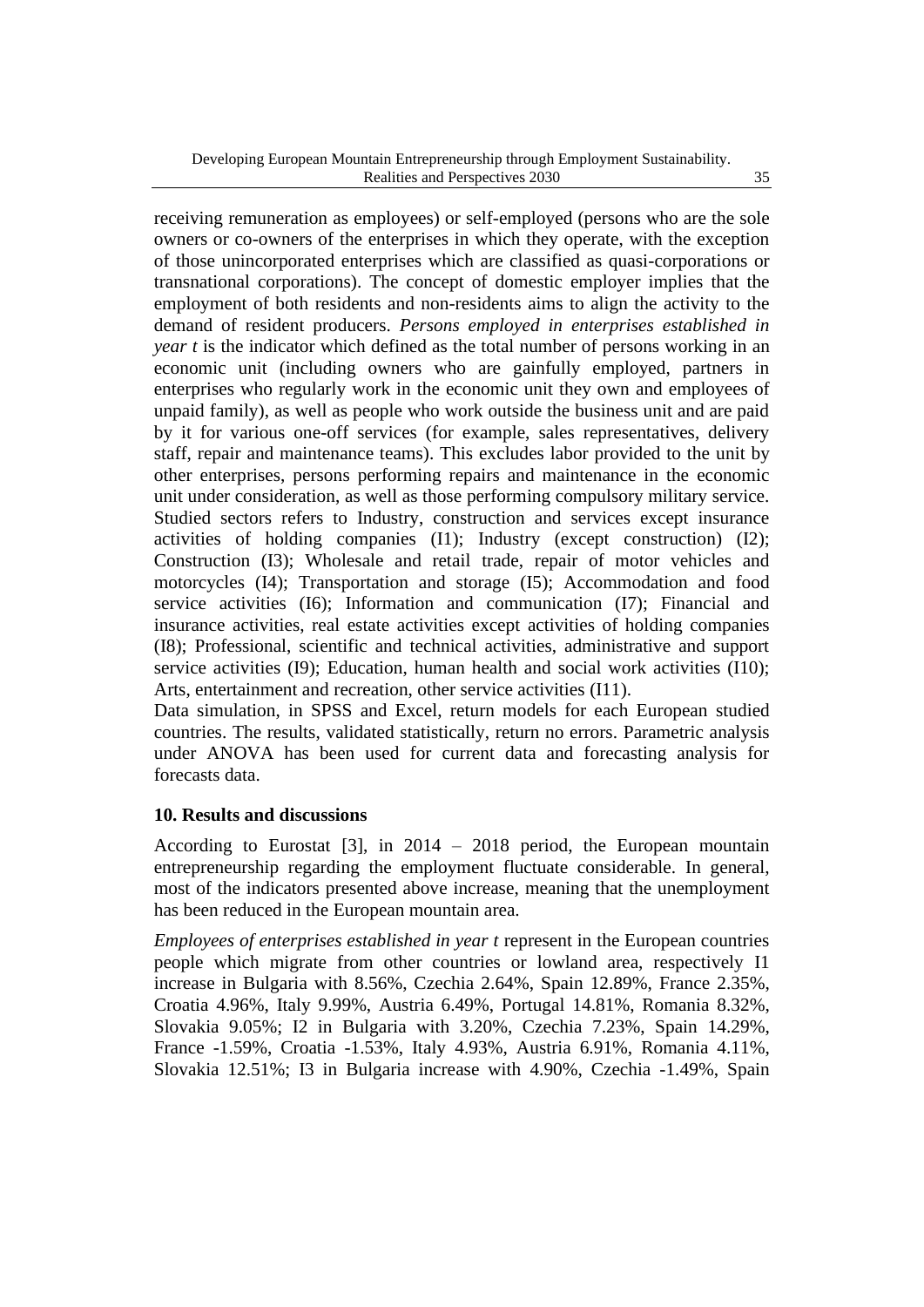22.60%, France 0.94%, Croatia 5.86%, Italy -0.93%, Austria 5.12%, Portugal 7.99%, Romania 1.96%, Slovakia 13.61%; I4 in Bulgaria with 1.35%, Czechia - 0.01%, Spain 11.40%, France -1.63%, Croatia -4.17%, Italy 6.35%, Austria 4.29%, Portugal 13.35%, Romania 5.19%, Slovakia 7.22%; I5 in Bulgaria with 8.82%, Czechia 11.53%, Spain 15.37, France 9.80%, Croatia 4.87%, Italy 13.28%, Austria -100%, Romania 27.99%, Slovakia 10.24%; I6 in Bulgaria with 9.74%, Czechia 9.34%, Spain 25.05%, France 9.91%, Croatia 16.84%, Italy 33.38%, Austria 7.42%, Portugal 30.41%, Romania 19.12%, Slovakia 35.40%; I7 in Bulgaria with 40.10%, Czechia 18.53%, Spain 19.39%, France 19.93%, Croatia 6.32%, Italy 13.81%, Portugal 41.54%, Romania 36.40%, Slovakia 36.84%; I8 in Bulgaria with 5.40%, Czechia -6.92%, Spain -4.32%, France -1.43%, Croatia 20.07%, Italy 1.99%, Austria -3.03%, Portugal -4.90%, Romania 22.81%, Slovakia 20.92%; I9 in Bulgaria with 22.13%, Czechia 13.81%, Spain 12.53%, France 4.27%, Croatia 5.25%, Italy 18.28%, Austria 15.97%, Portugal 26.85%, Romania 6.05%, Slovakia 19.65%; I10 in Bulgaria with 7.13%, Czechia -27.33%, Spain -8.23%, France 4.09%, Croatia 16.85%, Italy in 18.33%, Austria 4.06%, Romania 42.90%, Slovakia -39.33%; I11 in Bulgaria with 24.78%, Czechia - 6.14%, Spain 35.93%, France 11.68%, Croatia 21.01%, Italy 13.73%, Austria - 0.42%, Portugal 20.85%, Romania 9.01%, Slovakia 29.34% [3].

Horizon models for 2030 (Appendix 1) present forecasts with significant linear ascension based on mountain entrepreneurship investments.

| Model             | 2020      | 2025      | 2030      |
|-------------------|-----------|-----------|-----------|
| Bulgaria-Model_1  | 1,618,272 | 1,853,505 | 2,088,738 |
| Czechia-Model 2   | 464,803   | 482,613   | 500,422   |
| Spain-Model_3     | 7,571,317 | 8,628,934 | 9,686,551 |
| France-Model 4    | 2,328,910 | 2,395,348 | 2,461,785 |
| Croatia-Model 5   | 217,370   | 232,087   | 246,804   |
| Italy-Model_6     | 5,364,702 | 5,992,517 | 6,620,331 |
| Austria-Model 7   | 1,533,069 | 1,644,349 | 1,755,629 |
| Poland-Model 8    | 503,631   | 570,376   | 637,121   |
| Portugal-Model 9  | 710,567   | 816,192   | 921,818   |
| Romania-Model_10  | 1,239,730 | 1,369,111 | 1,498,493 |
| Slovakia-Model 11 | 715,858   | 801,036   | 886,213   |

**Table 1.** Horizon 2030, *Employees of enterprises established in year t - number*

Source: Eurostat, 2021.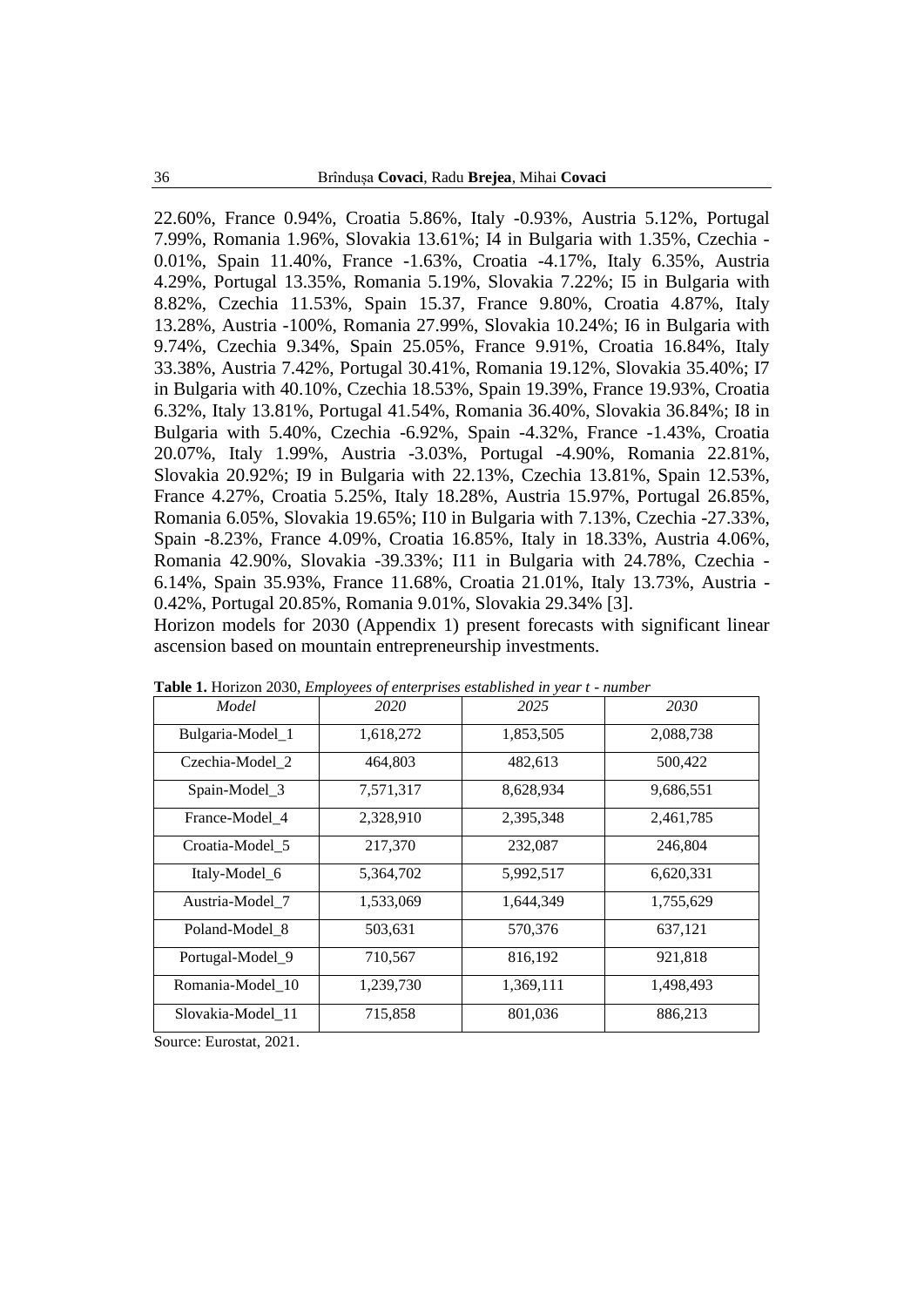Research results show that Bulgaria will increase employees from 1,618,272 (2020) to 2,088,738 (2030), Czechia from 464,803 (2020) to 500,422 (2030), Spain from 7,571,317 (2020) to 9,686,551 (2030), France from 2,328,910 (2020) to 2,461,785 (2030), Croatia from 217,370 (2020) to 246,804 (2030), Italy from 5,364,702 (2020) to 6,620,331 (2030), Austria from 1,533,069 (2020) to 1,755,629 (2030), Poland from 503,631 (2020) to 637,121 (2030), Portugal from 710,567 (2020) to 921,818 (2030), Romania from 1,239,730 (2020) to 1,498,493 (2030), Slovakia from 715,858 (2020) to 886,213 (2030) as presented in Table 1 [3].

*Persons employed in enterprises established in year t* variate in the studied period for all the countries, thus I1 in Bulgaria with 9.53%, Czechia -4.98%, Spain 10.97%, France 5.47%, Croatia 3.97%, Italy 5.83%, Austria 5.91%, Portugal 15.44%, Romania 7.50%, Slovakia 9.08%; I2 in Bulgaria with 3.48%, Czechia 1.94%, Spain 12.87%, France -0.72%, Croatia -2.25%, Italy 3.22%, Austria 6.64%, Romania 3.82%, Slovakia 11.57%; I3 in Bulgaria with 6.06%, Czechia - 3.13%, Spain 13.41%, France 3.05%, Croatia 3.96%, Italy -4.82%, Austria 5.41%, Portugal 8.89%, Romania 2%, Slovakia 13.60%; I4 in Bulgaria with 2.94%, Czechia -10.84%, Spain 7.15%, France -0.03%, Croatia -5.77%, Italy 0.10%, Austria 3.63%, Portugal 11.43%, Romania 2.84%, Slovakia 0.96%; I5 in Bulgaria with 10.08%, Czechia 7.14%, Spain 11.24%, France 14.15%, Croatia 3.80%, Italy 9.65%, Austria 2.66%, Romania 25.41%, Slovakia 10.74%; I6 in Bulgaria with 9.79%, Czechia -2.64%, Spain 17.94%, France 8.52%, Croatia 12.83%, Italy 20.25%, Austria 4.43%, Portugal 30.33%, Romania 17.26%, Slovakia 24.19%; I7 in Bulgaria with 40,40%, Czechia -3,14%, Spain 20,32%, France 19,23%, Croatia 6.26%, Italy 11.94%, Austria 17.99%, Portugal 40.30%, Romania 28.32%, Slovakia 33.27%; I8 in Bulgaria with 7.71%, Czechia -32.44%, Spain 3.42%, France 5.63%, Croatia 20.90%, Italy 1.26%, Austria -3.05%, Portugal 2.50%, Romania 22.28%, Slovakia 42.15%; I9 in Bulgaria with 22.75%, Czechia -7.89%, Spain 13.46%, France 10.37%, Croatia 5.94%, Italy 13.12%, Austria 12.94%, Portugal 25.50%, Romania 4.17%, Slovakia 21.05%; I10 in Bulgaria with 7.57%, Czechia -25.18%, Spain -4.83%, France 10.03%, Croatia 15.51%, Italy 15.52%, Austria 6.75%, Romania 38.30%, Slovakia -35.69%; I11 in Bulgaria with 27.22%, Czechia -16.55%, Spain 31.33%, France 13.04%, Croatia 26.05%, Italy 8.45%, Austria 2.01%, Portugal 23.57%, Romania 19.67%, Slovakia 27.38% [8].

According to horizon 2030 (Appendix 2), forecasts values show that the European countries will invest significantly in mountain entrepreneurship, especially in resident employee. According to the results Bulgaria will increase persons employed from 1,775,258 (2020) to 2,149,679 (2030), Czechia from 595,262 (2020) to 543,514 (2030), Spain from 9,371,157 (2020) to 11,627,330 (2030), France from 3,553,038 (2020) to 3,997,635 (2030), Croatia from 241,831 (2020)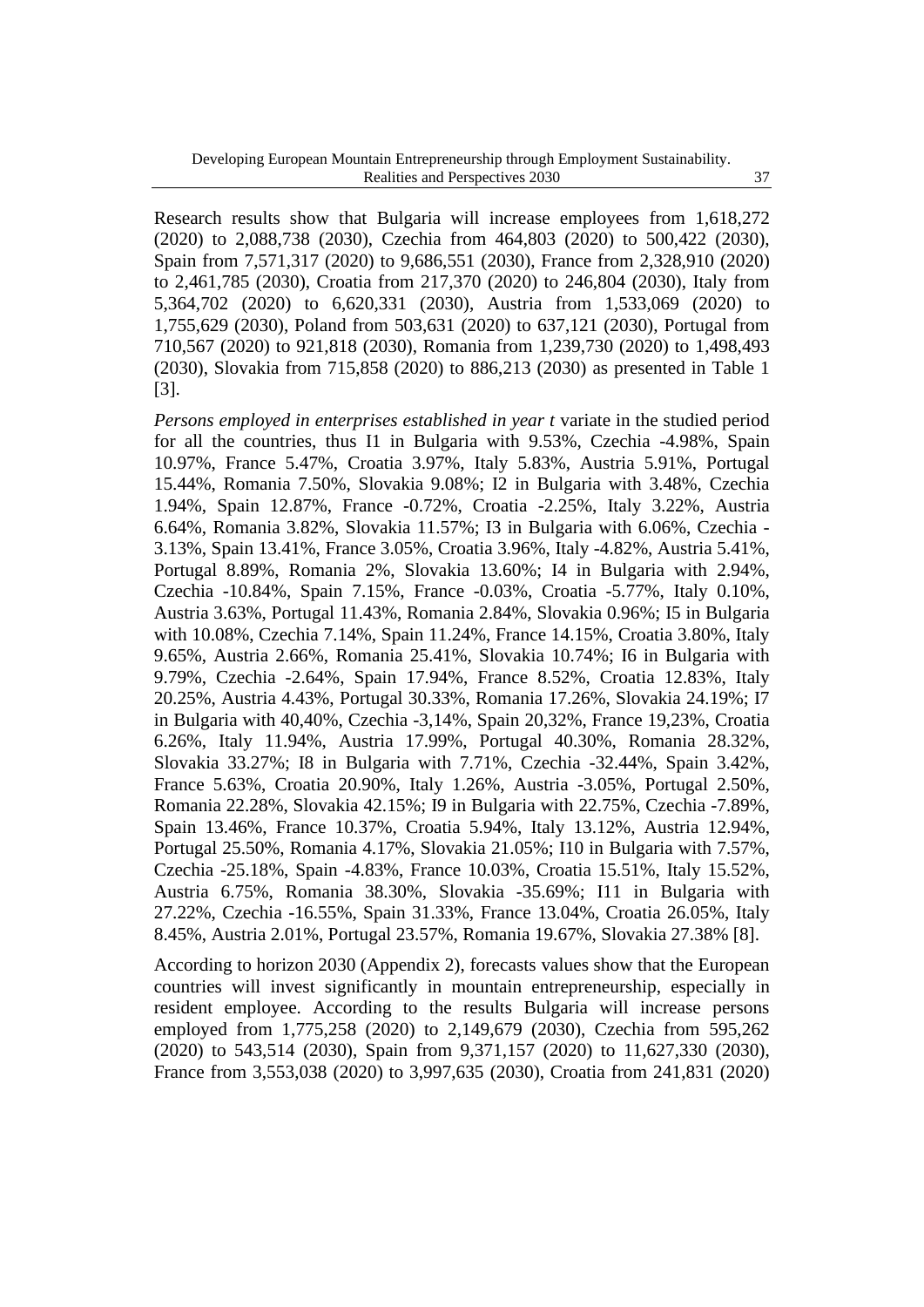to 268,669 (2030), Italy from 7,713,383 (2020) to 8,845,947 (2030), Austria from 1,822,695 (2020) to 2,071,478 (2030), Poland from 642,247 (2020) to 764,701 (2030), Portugal from 917,129 (2020) to 1,198,265 (2030), Romania from 1,409,017 (2020) to 1,700,254 (2030), Slovakia from 971,323 (2020) to 1,196,374 (2030) as shown in Table 2 [3].

| Model             | 2020      | 2025       | 2030       |
|-------------------|-----------|------------|------------|
| Bulgaria-Model_1  | 1,775,258 | 1,962,468  | 2,149,679  |
| Czechia-Model 2   | 595,262   | 569,388    | 543,514    |
| Spain-Model_3     | 9,371,157 | 10,499,244 | 11,627,330 |
| France-Model 4    | 3,553,038 | 3,775,336  | 3,997,635  |
| Croatia-Model 5   | 241,831   | 255,250    | 268,669    |
| Italy-Model_6     | 7,713,383 | 8,279,665  | 8,845,947  |
| Austria-Model 7   | 1,822,695 | 1,947,087  | 2,071,478  |
| Poland-Model 8    | 642,247   | 703,474    | 764,701    |
| Portugal-Model_9  | 917,129   | 1,057,697  | 1,198,265  |
| Romania-Model 10  | 1,409,017 | 1,554,636  | 1,700,254  |
| Slovakia-Model_11 | 971,323   | 1,083,848  | 1,196,374  |

**Table 2.** Horizon 2030, *Persons employed in the population of births in t – number*

Source: Eurostat, 2021.

According to the data presented in the results, the current values of the *Employees of enterprises established in year t* indicator in the mentioned sectors and countries increases considerably in 2014-2018 period.

Countries with important rising for this indicator, as Austria, Bulgaria, Italy, Portugal, Spain and Slovakia (Fig. 1) will sustain employment for non-residents or people which return in their original countries (still having other resident or citizenship).

*Persons employed in enterprises established in year t* indicator display increasing values for all sectors and countries mentioned, but differently from the other indicator this one has a slower growing in 2014-2018 period. Austria, Bulgaria, Italy, Spain, Portugal, Romania and Slovakia will increase the persons employed indicator significantly, while Czechia will decrease mountain employment (Fig. 2). Countries with increasing values will sustain employment for residents or people from lowland area or Romanian citizens which return in their original countries and do not have any more other resident or citizenship.

Supply-production-distribution chains should be shortened so that the end product reaches the best product/service in terms of transformation in value chains.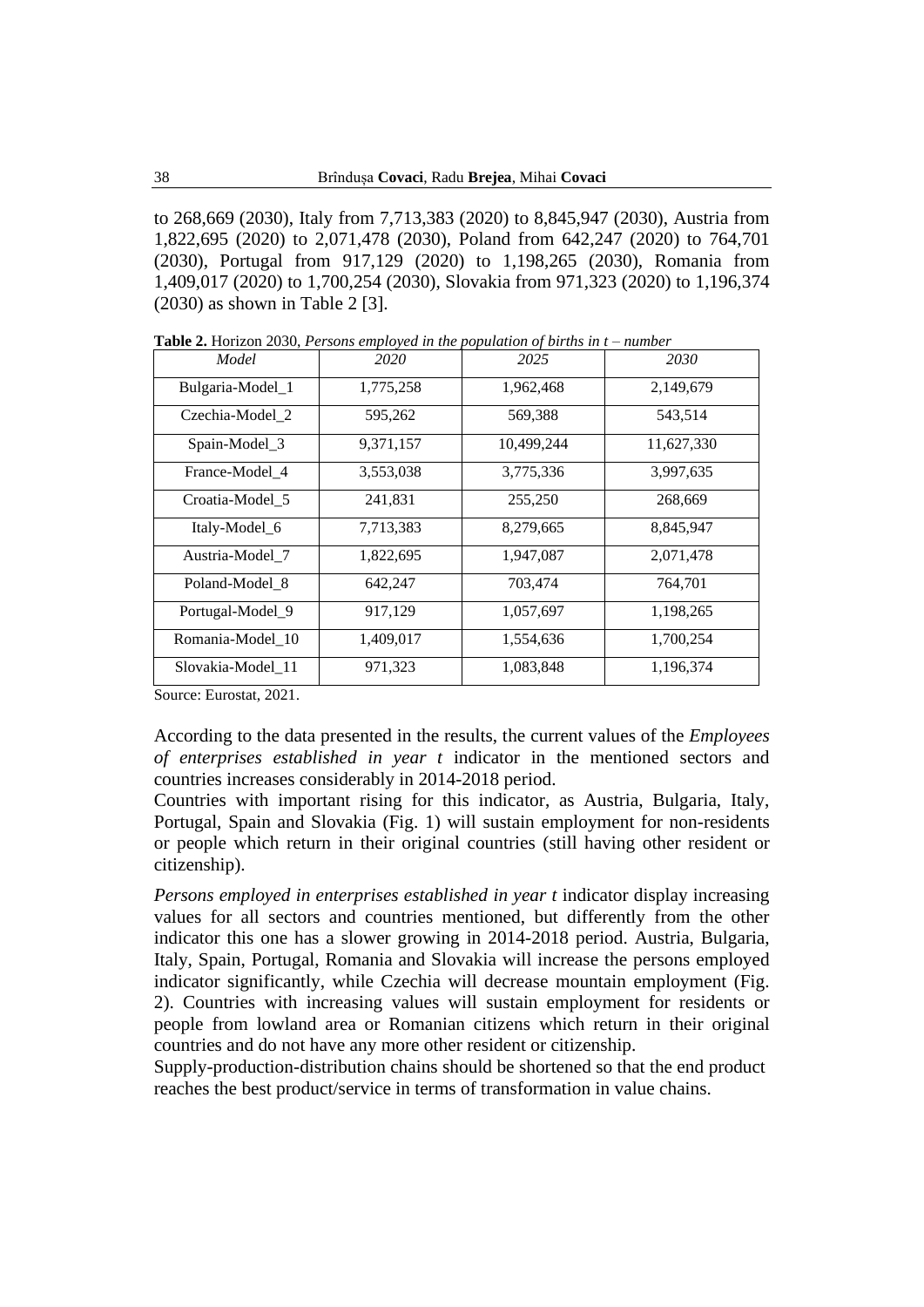#### Developing European Mountain Entrepreneurship through Employment Sustainability. Realities and Perspectives 2030 39



**Fig. 1.** Horizon 2040, Employees of enterprises established in year t; Source: Eurostat (2021).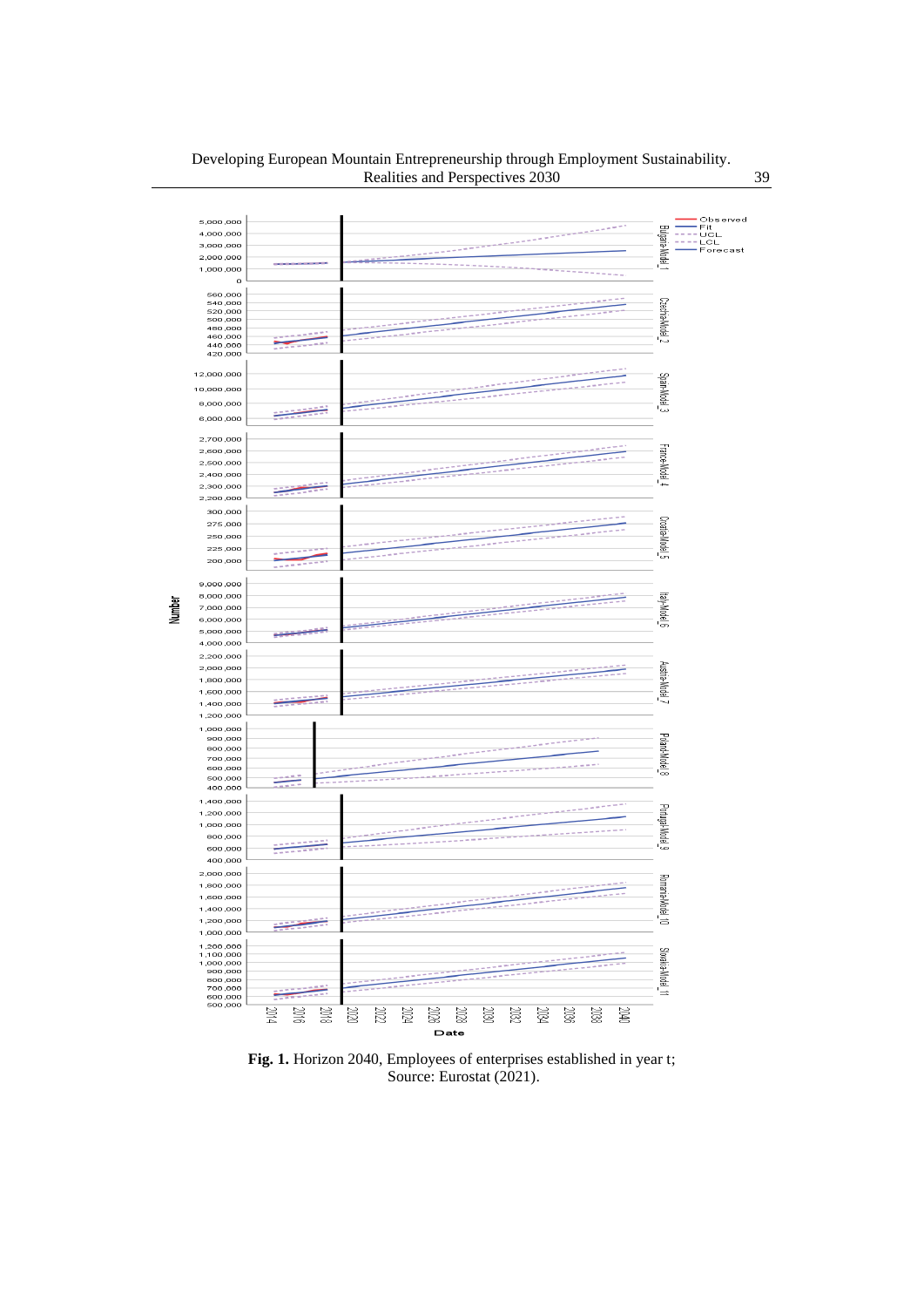

**Fig.2.** Horizon 2040, Persons employed in enterprises established-year t*;* Source: Eurostat (2021).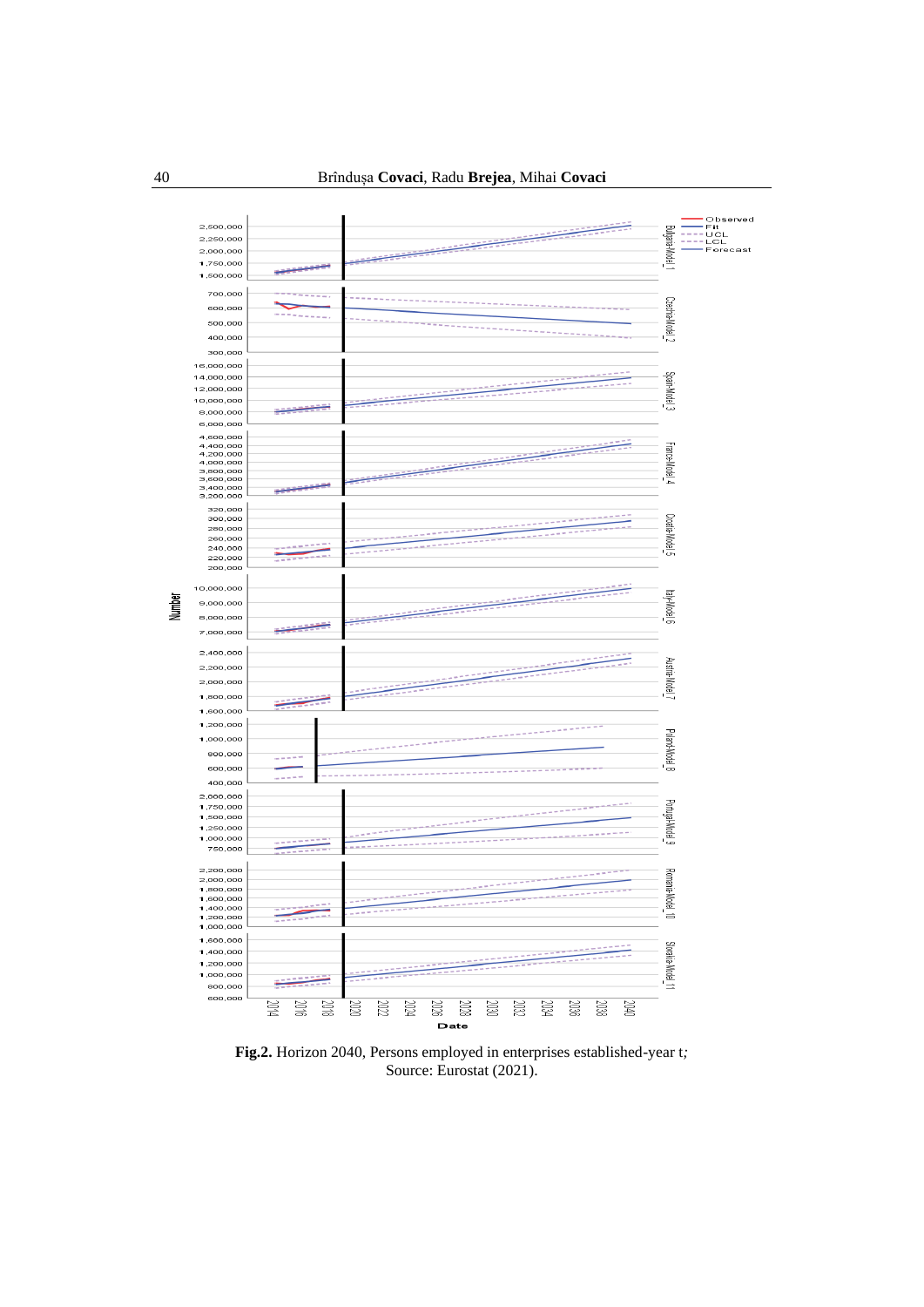### **11. Conclusions**

(1) Forecast values for *Employees in the population of births in t – number* and *Persons employed in the population of births in t – number* show that European presented countries invest significantly in mountain entrepreneurship, especially in employment. Integration of the primary with secondary and tertiary sectors, mainly with tourism by ensuring functional synergies.

(2) The specific solutions required for the development of large producing farms converge towards the evolution from an agrarian system to an agro-pastoraltourist one.

(3) Regarding the small farms and individual producers, the impossibility of developing their own agro-pastoral-tourist system leads to the idea of the progress of the tourist system of the respective mountain area to which entrepreneurs can join.

(4) Classic economic chains need to be transformed into value chains with the added potential of mountain sustainability.

## **R E F E R E N C E S**

- [1] Abuselidze, G., Johann, M., Creating the Unique Destination Proposition (The Case of Poland),  $(2015)$ ,  $(2015)$ <http://ejournals.atsu.ge/BLSS2015/eJournal/Papers/AbuselidzeGeorge.pdf>, Accessed on August 20, 2021.
- [2] Basariya, S. R., Ahmed, R. R. The Influence of 'Adventure Tourism Activities' in promoting tourism business in mountain stations. *Journal of Hospitality and Tourism Management,* Vol. 8(2):1-10. (2019).
- [3] Eurostat, Business demography by size class (from 2004 onwards, NACE Rev. 2) Mountain region, 2021. [https://ec.europa.eu/eurostat,](https://ec.europa.eu/eurostat) Accessed on August 20, 2021.
- [4] Genovese, D., Culasso, F., Giacosa, E., Battaglini, L. M., Can livestock farming and tourism coexist in mountain regions? A new business model for sustainability. *Sustainability*, Vol. 9(11). (2017).
- [5] Hughey, K., Big business and the mountain environment: Focus on mining, Lincoln University, New Zealand. (1997).
- [6] Marin-Yaseli, M.L., Lasata Martinez, T., Competing for Meadows. A case Study on Tourism and Livestock Farming in the Spanish Pyrenees. *Mount. Res. Dev*., Vol. 23:169–176. (2003).
- [7] Putkaradze, M. P., Abuselidze, G. The impact of tourism on business development in mountain regions: a case study. *International Journal of Economics & Business Administration*, Vol. 7(3):70-83. (2019).